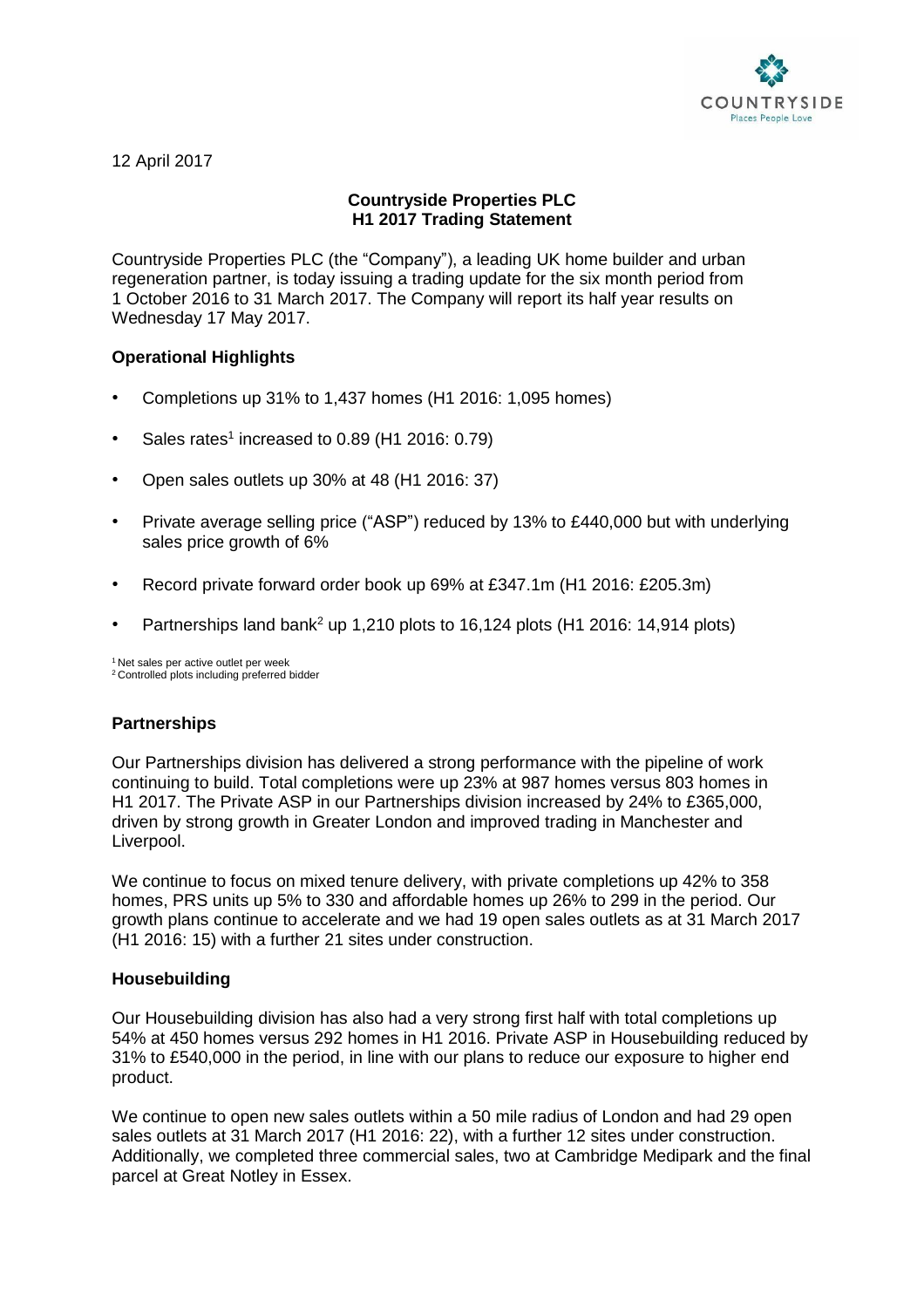### **Land and Planning**

We had another very successful six months in winning new business in the Partnerships division which cements our longer-term growth plans. In addition to those sites already in the land bank including preferred bidder status, we have secured 4,225 new plots in the period. These include Bromley (384 plots), Barking (911 plots) and a large site west of London. We now have 16,124 Partnerships plots under our control (H1 2016: 14,914 plots), representing approximately nine years at current volumes providing significant visibility.

We have maintained the land bank in our Housebuilding division and have acquired 1,840 plots on nine sites during the period. We have also completed the planned sales of two surplus sites (321 plots) at Silsden and Bury St Edmunds. The Housebuilding land bank now stands at 20,472 plots (H1 2016: 18,273 plots) of which 85% has been sourced strategically.

Government focus on the National Planning Policy Framework has facilitated an increase in outline planning consents, although clearing pre-start conditions remains challenging. Overall, we now have 18,972 plots with planning across both divisions (H1 2016: 14,652).

#### **Outlook**

Customer demand, government support and good mortgage availability have underpinned our growth in the first half which looks set to continue for the remainder of the year. Our financial strength and potential for accelerated delivery from our mixed tenure model provide the basis for further growth in both the short and medium-term. We see substantial growth within Partnerships supported by a number of successful bids in the first half and the continuing flow of bid opportunities.

#### **Ian Sutcliffe, Group Chief Executive, commented:**

"We have seen excellent growth in both divisions during the first six months of the year. Sales rates, values and outlet openings have exceeded our expectations, leading to the strong growth in completions and a record forward order book. We look forward to continuing our sector leading growth trajectory and remain confident of making further progress on our medium-term targets as laid out at our IPO just over a year ago."

- Ends -

There will be a conference call for analysts and investors held today at 0800hrs (BST):

**Dial in:** +44 (0) 20 7192 8338 **Conference ID:** 3585854